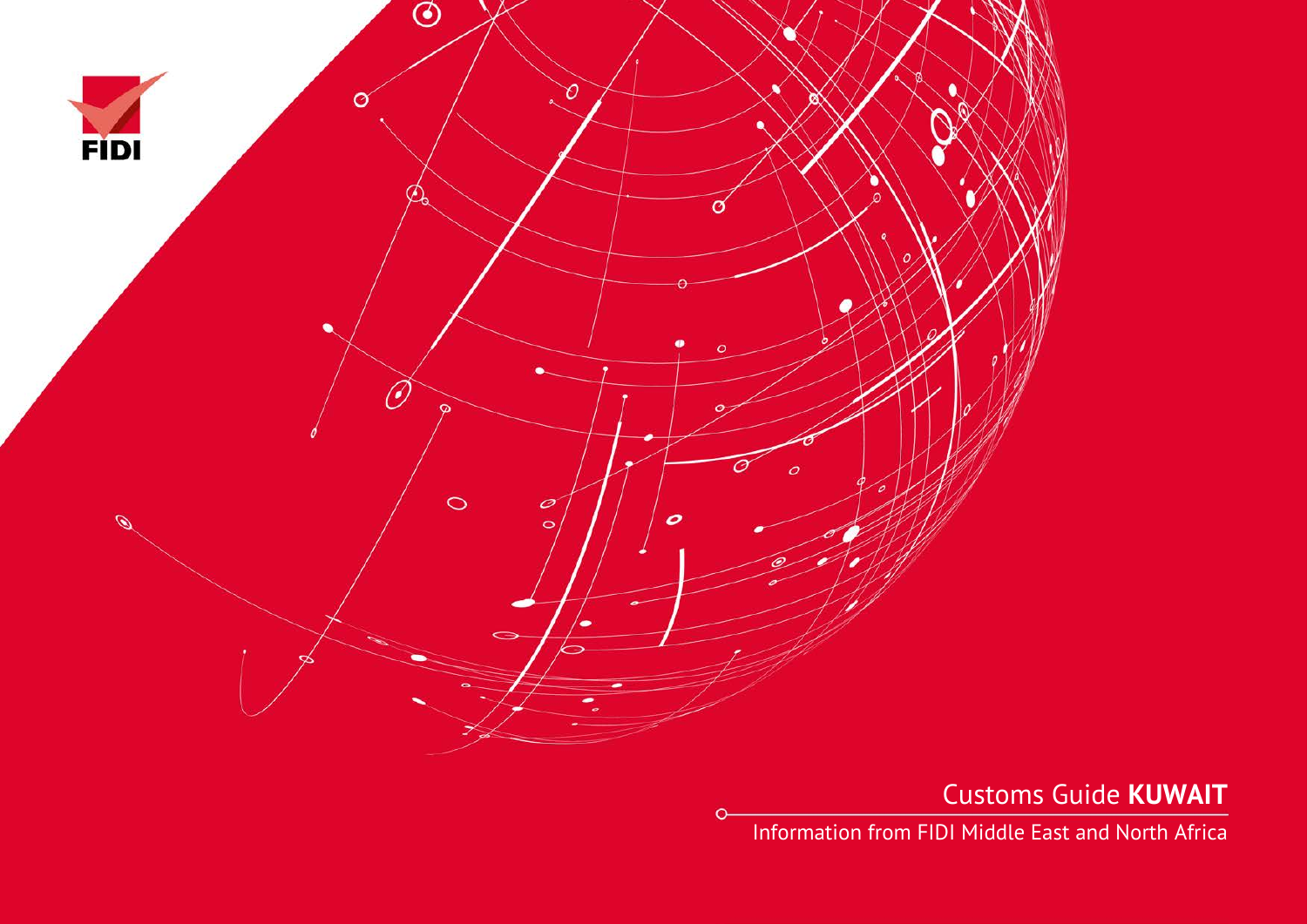## **Customs guide** KUWAIT

## **The global quality standard for international moving.**

The FAIM label is your global assurance for a smooth, safe and comprehensive relocation process.







| <b>GOODS</b>              | <b>DOCUMENTS REQUIRED</b>                                                                                                                                                                                                                                                                                                                                                                                                                                                                                                                                                     | <b>CUSTOMS PRESCRIPTIONS</b>                                                                                                                                                                                                                                                                                                                                                                                                                                                           | <b>REMARKS</b>                                                                                                                                                                                                                                                                                                                                                                                                                                                                                                                                                                                                                                                                               |
|---------------------------|-------------------------------------------------------------------------------------------------------------------------------------------------------------------------------------------------------------------------------------------------------------------------------------------------------------------------------------------------------------------------------------------------------------------------------------------------------------------------------------------------------------------------------------------------------------------------------|----------------------------------------------------------------------------------------------------------------------------------------------------------------------------------------------------------------------------------------------------------------------------------------------------------------------------------------------------------------------------------------------------------------------------------------------------------------------------------------|----------------------------------------------------------------------------------------------------------------------------------------------------------------------------------------------------------------------------------------------------------------------------------------------------------------------------------------------------------------------------------------------------------------------------------------------------------------------------------------------------------------------------------------------------------------------------------------------------------------------------------------------------------------------------------------------|
| Removal goods - HHG/PE    | Sea Freight Shipment:<br>• Bill of Lading.<br>• Packing list.<br>• Passport copy - picture page.<br>• Residence page copy.<br>• Temporary Work Entry Visa / NOC Copy<br>(A4 Size Work/Entry Visa) duly stamped<br>by the Kuwait Immigration upon arrival in<br>Kuwait.<br>Kuwait Civil ID.<br>• Work Permit.<br>Air Freight shipment:<br>• Airway Bill.<br>• Packing List.<br>• Passport copy - picture page.<br>• Temporary Work Entry Visa / NOC Copy<br>(A4 Size Work/Entry Visa) duly stamped<br>by the Kuwait Immigration upon arrival in<br>Kuwait.<br>Kuwait Civil ID. | • Duty free entry is allowed only for a total<br>C&F Value not exceeding USD \$1000 on<br>value of shipment as estimated by Customs.<br>The documents required to customs clear<br>the shipment documents have to be<br>provided at least 5 days prior to the arrival<br>of the shipment.<br>Sea freight:<br>• 5% customs duty is applicable on all non-<br>diplomatic sea imports.<br>Kuwait customs have decided to charge<br>customs duty on each and every sea<br>import shipment. | Shipment to be consigned in the name of<br>the owner on all documents.<br>• An authorization letter from your company<br>(Kuwait) in Arabic addressed to Customs<br>stating that consignee is under their<br>sponsorship and indicating which<br>Destination Agent is appointed to clear and<br>deliver the shipment.<br>• This letter has to be signed by the<br>authorized signatory of the company and<br>stamped by the company (must be on a<br>company letterhead).<br>• Format to be provided to client by the<br>Destination Agent.<br>• Client's company authorized signature (in<br>Arabic - Itimad Tokia) - scanned copy is<br>required for signature verification at<br>customs. |
| <b>Diplomats Removals</b> | Bill of Lading.<br>Packing List.<br>٠<br>Copy of importer's passport.<br><b>CO</b><br>• Copy of importer's Kuwait personal identity<br>card.<br>Copy of Importer's diplomatic identity card<br>issued by Embassy.<br>Exemption certificate from Ministry of                                                                                                                                                                                                                                                                                                                   | • Duty free entry.                                                                                                                                                                                                                                                                                                                                                                                                                                                                     |                                                                                                                                                                                                                                                                                                                                                                                                                                                                                                                                                                                                                                                                                              |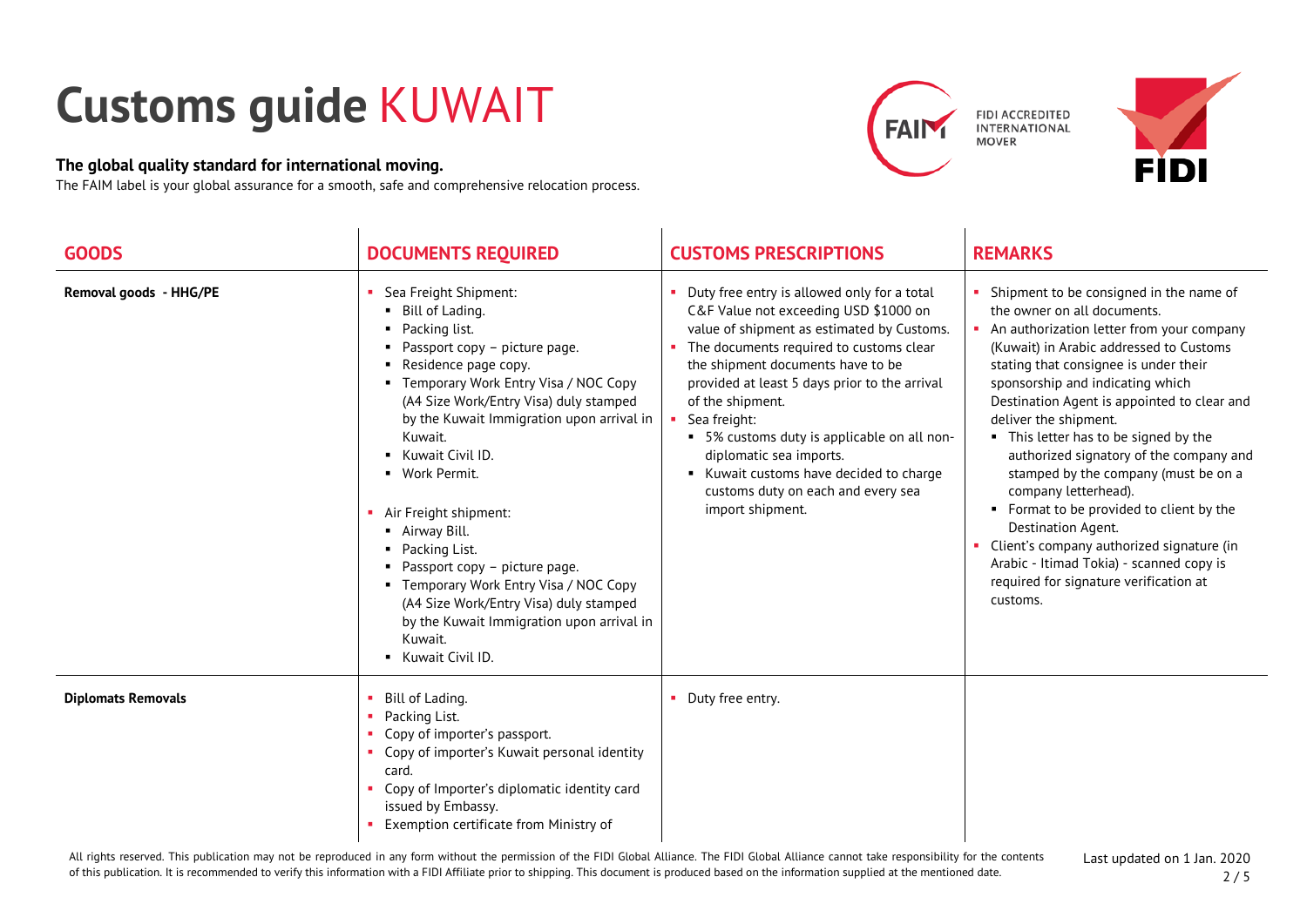| <b>GOODS</b>                               | <b>DOCUMENTS REQUIRED</b>                                                                                                                                                                                                                                                                                                                                                                                                                                                                                                                | <b>CUSTOMS PRESCRIPTIONS</b>                                                                                                                                                                                                                                                                                                                    | <b>REMARKS</b>                                                                   |
|--------------------------------------------|------------------------------------------------------------------------------------------------------------------------------------------------------------------------------------------------------------------------------------------------------------------------------------------------------------------------------------------------------------------------------------------------------------------------------------------------------------------------------------------------------------------------------------------|-------------------------------------------------------------------------------------------------------------------------------------------------------------------------------------------------------------------------------------------------------------------------------------------------------------------------------------------------|----------------------------------------------------------------------------------|
|                                            | Foreign Affairs in Kuwait.<br>An authorization letter from Diplomatic<br>Mission - Kuwait in Arabic addressed to<br>customs:<br>• Stating that consignee are under<br>Diplomatic Mission sponsorship.<br>Indicating which Destination Agent has<br>been appointed to clear and deliver the<br>shipment.<br>• This letter has to be signed by the<br>authorized signatory of the Diplomatic<br>Mission and stamped (must be on a<br>Diplomatic Mission letterhead).<br>• Format to be provided to the client by the<br>Destination Agent. |                                                                                                                                                                                                                                                                                                                                                 |                                                                                  |
| <b>New Furniture &amp; Household Goods</b> | Import licence or Temporary Import License.<br>Certificate of Origin - showing complete<br>name and address of manufacturer.<br>$\blacksquare$ Invoice.<br>• Packing list.                                                                                                                                                                                                                                                                                                                                                               | The invoice and certificate of origin have to<br>be legalised by the Arab Chamber of<br>Commerce by Kuwait Embassy or Consulate<br>at origin.<br>Customs duty 5% of C.I.F. value on items not<br>manufactured in Kuwait.<br>• On all other items wherein a similar product<br>is manufactured in Kuwait, the duty will<br>range from 15 to 22%. |                                                                                  |
| Motor Vehicles, Motorcycles & Caravans     | Temporary import permit issued by Kuwait<br>Ministry of Commerce (valid for 30 days).                                                                                                                                                                                                                                                                                                                                                                                                                                                    | Only Diplomats and Kuwaitis are allowed to<br>import their cars into Kuwait.<br>• Other nationalities are not allowed to import<br>cars.                                                                                                                                                                                                        | Prohibited to import used motor vehicle of<br>more than 5 years old into Kuwait. |
| <b>Personal Computers</b>                  |                                                                                                                                                                                                                                                                                                                                                                                                                                                                                                                                          | • Computer modems are subject to<br>registration and an initial fee levied by the<br>Ministry of Communication of approx.<br>US\$400 and a renewable fee of US\$400 per<br>annum. This is not a Customs requirement<br>but a requirement of the Ministry of<br>Communication administered by the                                                |                                                                                  |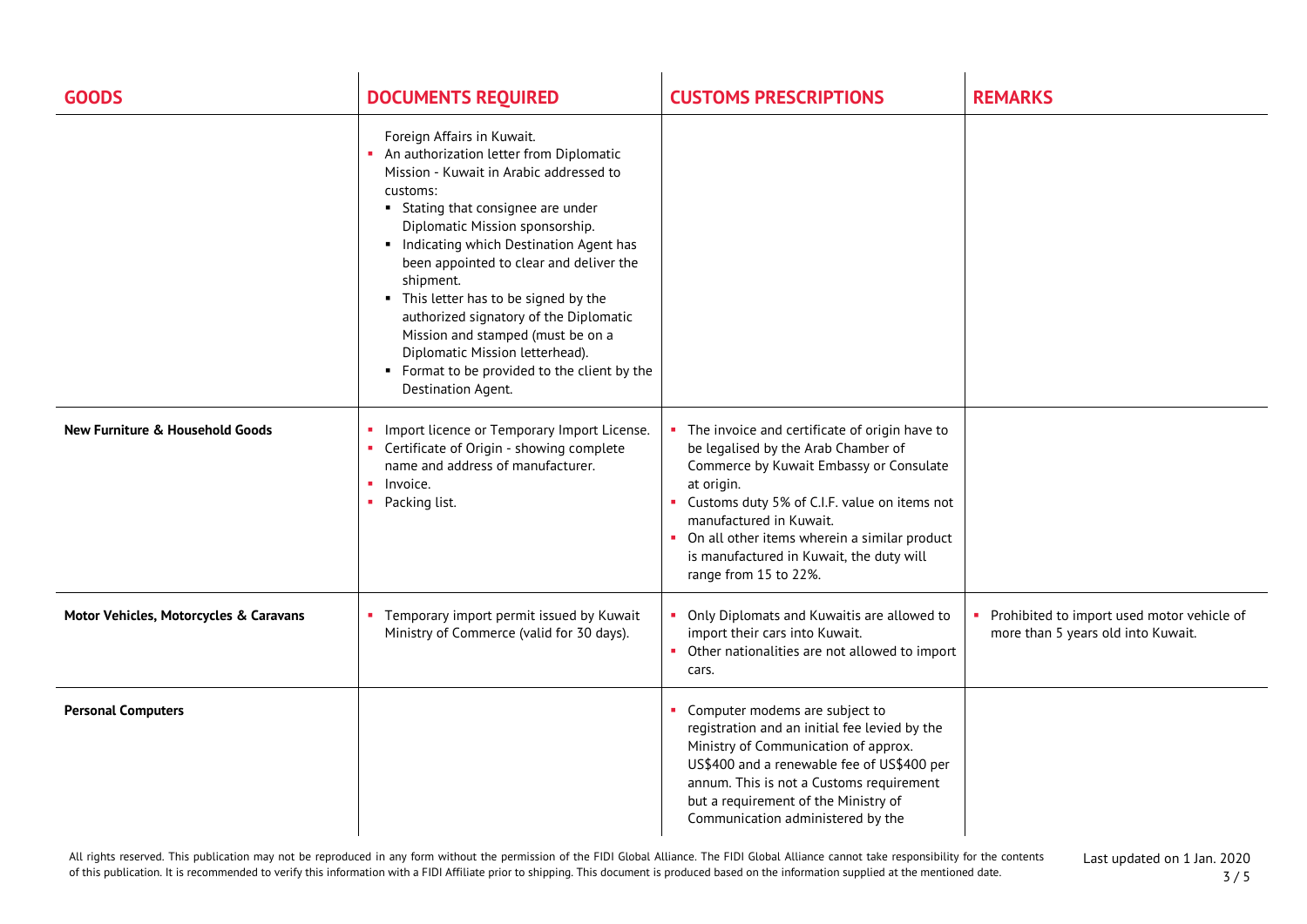| <b>GOODS</b>                            | <b>DOCUMENTS REQUIRED</b>       | <b>CUSTOMS PRESCRIPTIONS</b>                                                                                                                                                                                                                                                                                                                                                            | <b>REMARKS</b>                                                                                                                                                                                                                                                                                                                   |
|-----------------------------------------|---------------------------------|-----------------------------------------------------------------------------------------------------------------------------------------------------------------------------------------------------------------------------------------------------------------------------------------------------------------------------------------------------------------------------------------|----------------------------------------------------------------------------------------------------------------------------------------------------------------------------------------------------------------------------------------------------------------------------------------------------------------------------------|
|                                         |                                 | Department of Customs.                                                                                                                                                                                                                                                                                                                                                                  |                                                                                                                                                                                                                                                                                                                                  |
| Books, audio/video tapes, music records |                                 | • Are allowed but censored.<br>Items manufactured by companies on Israeli<br>boycott list such as CBS, RCA, Columbia are<br>confiscated.                                                                                                                                                                                                                                                |                                                                                                                                                                                                                                                                                                                                  |
| <b>Medicines</b>                        | Special release order required. |                                                                                                                                                                                                                                                                                                                                                                                         | • Invariably cause delays in clearance, as a<br>special release order is required from the<br>Ministry of Health.                                                                                                                                                                                                                |
| Dogs, Cats, Birds                       | Health certificate.             |                                                                                                                                                                                                                                                                                                                                                                                         |                                                                                                                                                                                                                                                                                                                                  |
| <b>Prohibited Items</b>                 |                                 | • Alcoholic beverages (liquors, wine, beer ).<br>• Manufacturing kits.<br>• Pornographic materials, books and<br>magazines.<br>• Walkie-Talkies and radios.<br>• Firearms, weapons (including Antique<br>weapons) & ammunitions.<br>• Drugs.<br>• Gambling equipment.<br>• Pork products.<br>Any goods connected with or manufactured<br>by Israel.<br>• Narcotics, drugs, incitements. | Strictly forbidden.<br>If this rule is not complied with, items<br>will be confiscated and owner is liable to<br>be detained, pending legal action.<br>• Delays (and extra costs) to be expected,<br>as a special release order is required,<br>specifically for medicines and drugs<br>(release order from Ministry of Health). |